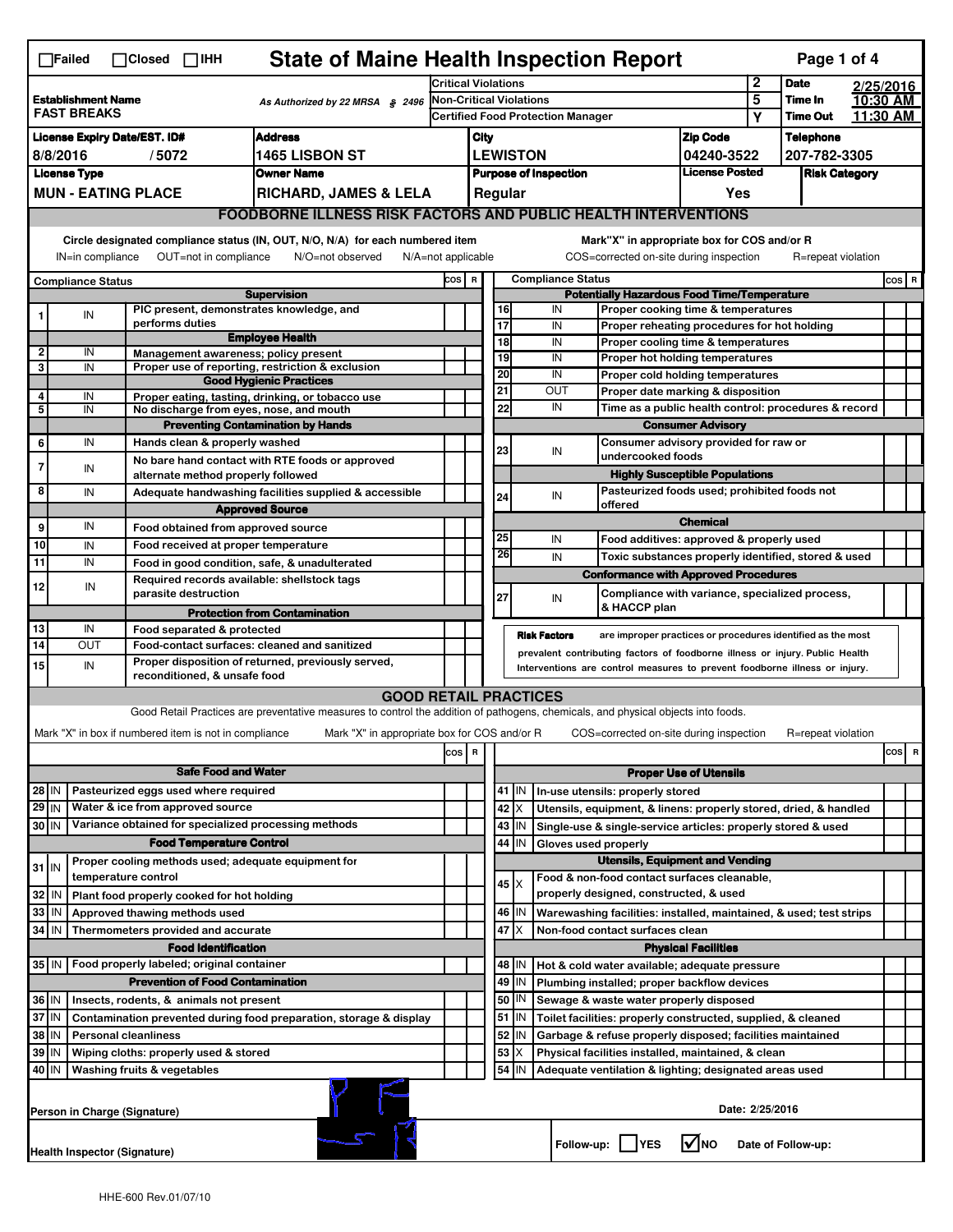|                                                   | Page 2 of 4<br>2/25/2016        |              |                                 |                                  |  |  |  |  |  |  |  |
|---------------------------------------------------|---------------------------------|--------------|---------------------------------|----------------------------------|--|--|--|--|--|--|--|
| <b>Establishment Name</b><br><b>FAST BREAKS</b>   |                                 |              | As Authorized by 22 MRSA § 2496 |                                  |  |  |  |  |  |  |  |
| License Expiry Date/EST. ID#<br>8/8/2016<br>/5072 | City / State<br><b>LEWISTON</b> | /ME          | Zip Code<br>04240-3522          | <b>Telephone</b><br>207-782-3305 |  |  |  |  |  |  |  |
|                                                   | <b>Temperature</b>              |              | <b>Temperature Observations</b> |                                  |  |  |  |  |  |  |  |
| Location                                          |                                 | <b>Notes</b> |                                 |                                  |  |  |  |  |  |  |  |
| Hot water                                         | 110 plus                        |              |                                 |                                  |  |  |  |  |  |  |  |
| cooler                                            | 39                              |              |                                 |                                  |  |  |  |  |  |  |  |
| Cooler                                            | 35                              |              |                                 |                                  |  |  |  |  |  |  |  |
| walk-in cooler                                    | 39                              |              |                                 |                                  |  |  |  |  |  |  |  |
| cooler                                            | 38                              |              |                                 |                                  |  |  |  |  |  |  |  |
| sandwich bar                                      | 38                              |              |                                 |                                  |  |  |  |  |  |  |  |

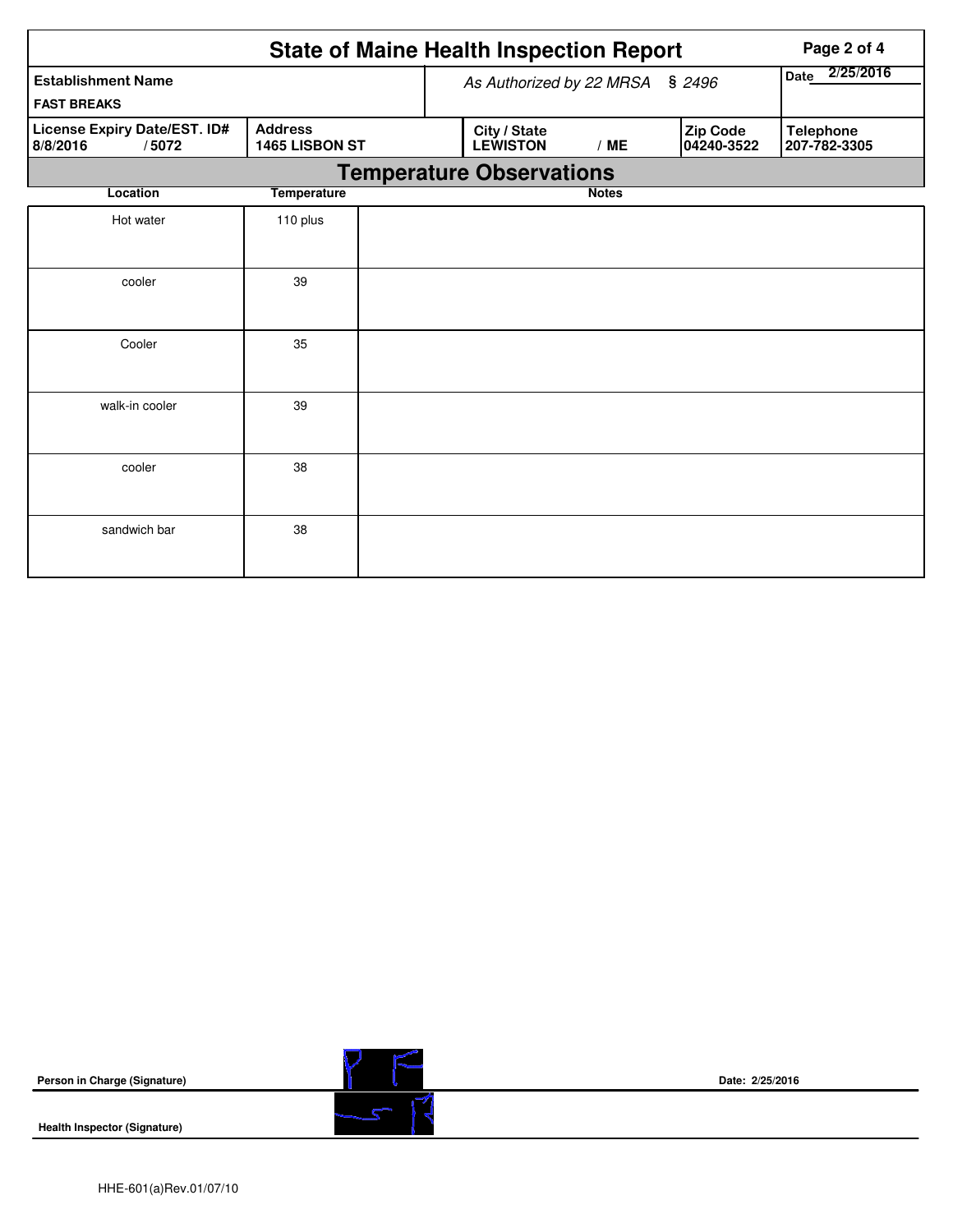|                                                                                                                                                                                                                                                                                                                                                                                                                                                                                                                                                                                                                  | Page 3 of 4                      |                                 |           |                               |                          |  |  |  |  |
|------------------------------------------------------------------------------------------------------------------------------------------------------------------------------------------------------------------------------------------------------------------------------------------------------------------------------------------------------------------------------------------------------------------------------------------------------------------------------------------------------------------------------------------------------------------------------------------------------------------|----------------------------------|---------------------------------|-----------|-------------------------------|--------------------------|--|--|--|--|
| <b>Establishment Name</b>                                                                                                                                                                                                                                                                                                                                                                                                                                                                                                                                                                                        |                                  |                                 |           |                               | 2/25/2016<br><b>Date</b> |  |  |  |  |
| <b>FAST BREAKS</b>                                                                                                                                                                                                                                                                                                                                                                                                                                                                                                                                                                                               |                                  |                                 |           |                               |                          |  |  |  |  |
| License Expiry Date/EST. ID#<br>8/8/2016<br>/5072                                                                                                                                                                                                                                                                                                                                                                                                                                                                                                                                                                | <b>Address</b><br>1465 LISBON ST | City / State<br><b>LEWISTON</b> | <b>ME</b> | <b>Zip Code</b><br>04240-3522 |                          |  |  |  |  |
| <b>Observations and Corrective Actions</b>                                                                                                                                                                                                                                                                                                                                                                                                                                                                                                                                                                       |                                  |                                 |           |                               |                          |  |  |  |  |
| Violations cited in this report must be corrected within the time frames below, or as stated in sections                                                                                                                                                                                                                                                                                                                                                                                                                                                                                                         |                                  |                                 |           |                               |                          |  |  |  |  |
| 14: 4-601.11.(A): C: Equipment food-contact surfaces and utensils are not clean to sight and touch.                                                                                                                                                                                                                                                                                                                                                                                                                                                                                                              |                                  |                                 |           |                               |                          |  |  |  |  |
| <b>INSPECTOR NOTES: interior ice machine replace rusted screws</b>                                                                                                                                                                                                                                                                                                                                                                                                                                                                                                                                               |                                  |                                 |           |                               |                          |  |  |  |  |
| 21: 3-501.17.(D): C: Date marking system used at the Eating Establishment does not meet the criteria list in code.<br>INSPECTOR NOTES: need to date mark-some dates missing<br>42: 4-903.11.(A): N: Equipment, Utensils, Linens are improperly stored.<br>INSPECTOR NOTES: need scoops with handles(no cups)<br>45: 4-204.12: N: Equipment openings, closures and deflectors are improperly designed and constructed.<br>INSPECTOR NOTES: split door seal sandwich bar-replace<br>47: 4-602.13: N: Non-food contact surfaces are not cleaned at a frequency necessary to preclude accumulation of soil residues. |                                  |                                 |           |                               |                          |  |  |  |  |
| INSPECTOR NOTES: remobve carbon buiuld-up exterior pans(fry)                                                                                                                                                                                                                                                                                                                                                                                                                                                                                                                                                     |                                  |                                 |           |                               |                          |  |  |  |  |
| 53: 6-201.13.(A): N: Floor and wall junctures are not enclosed and sealed.                                                                                                                                                                                                                                                                                                                                                                                                                                                                                                                                       |                                  |                                 |           |                               |                          |  |  |  |  |
| <b>INSPECTOR NOTES: re-secure cove base</b>                                                                                                                                                                                                                                                                                                                                                                                                                                                                                                                                                                      |                                  |                                 |           |                               |                          |  |  |  |  |
| 53: 6-501.11: N: The physical facilities are in disrepair.                                                                                                                                                                                                                                                                                                                                                                                                                                                                                                                                                       |                                  |                                 |           |                               |                          |  |  |  |  |
| INSPECTOR NOTES: seal bare wood lower shelf bar area-install new molding around bar                                                                                                                                                                                                                                                                                                                                                                                                                                                                                                                              |                                  |                                 |           |                               |                          |  |  |  |  |
|                                                                                                                                                                                                                                                                                                                                                                                                                                                                                                                                                                                                                  |                                  |                                 |           |                               |                          |  |  |  |  |